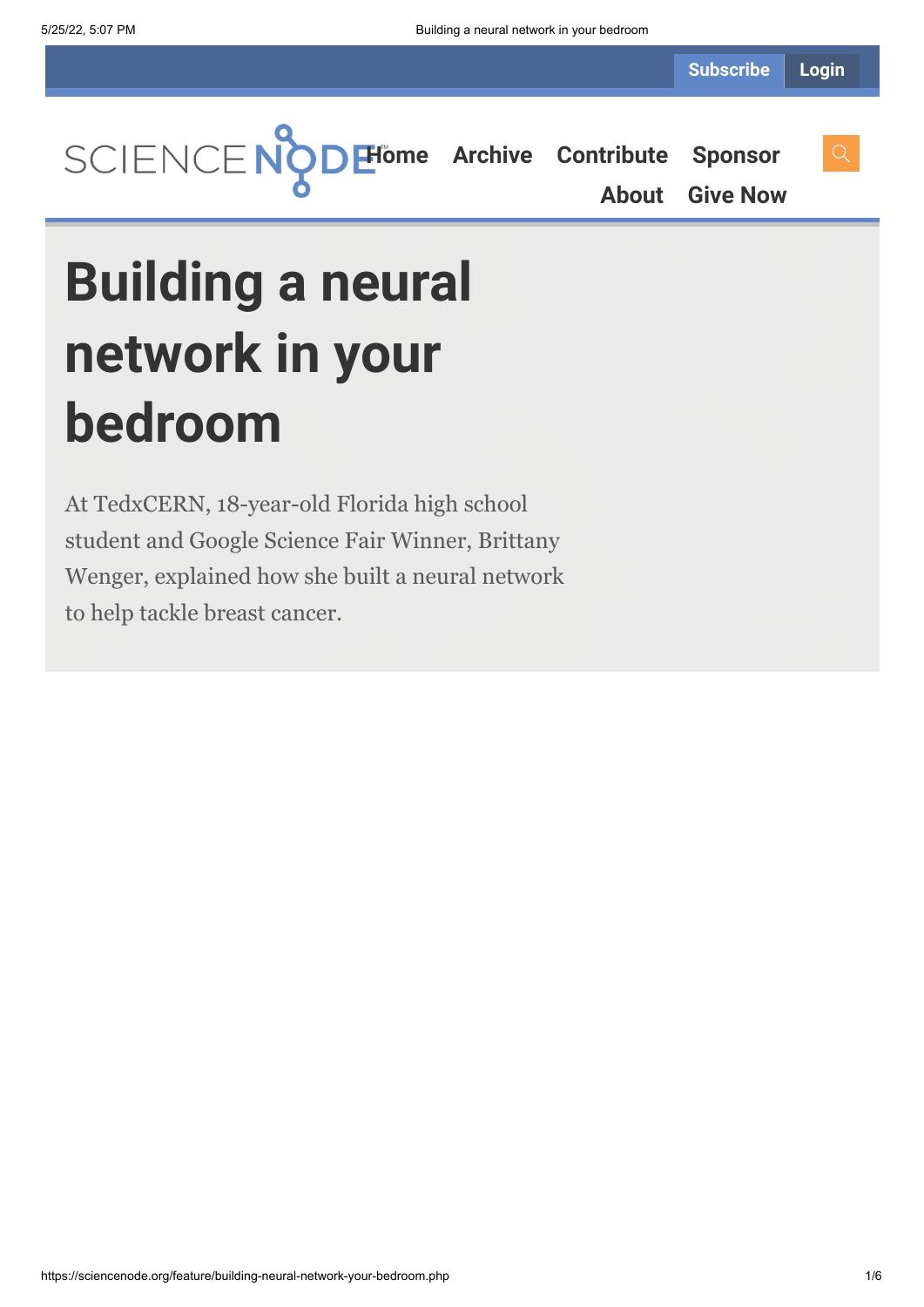$On$ 



*Wenger taught herself to code in C-Sharp when she was just 13. However, she programmed her neural network using Java, which she learned at school. Image courtesy CERN.*

Friday 3 May, 2013, top scientists, philosophers, educators, and musicians descended on Geneva for [TedxCERN.](http://tedxcern.web.cern.ch/) However, one of the highlights of the event was a talk given by 18-year-old Florida high school student Brittanny Wenger. Wenger was [awarded first prize in last year's Google Science](https://www.googlesciencefair.com/de_ALL/2013/) Fair for creating an artificial neural network to help tackle cancer.

In a recent [in-depth interview](http://www.isgtw.org/feature/google-science-fair-winner-builds-neural-network-fight-cancer) with *iSGTW*, Wenger explains how she first became interested in the concept of artificial intelligence when, aged just 13, she took a course on futuristic thinking at her high school. "I was enthralled. I went home and ordered a college programming textbook. I'd never coded anything before, but I started learning to code and eventually I did code an artificial network."

Wenger's first neural network was tasked with playing soccer, a sport she loves. However, three

### **Posted on MAY 15 2013 9:57AM**



**[Andrew Purcell](https://sciencenode.org/author/andrew-purcell.php)** European editor

### **Share this story**



# **Republish**

# **Tags**

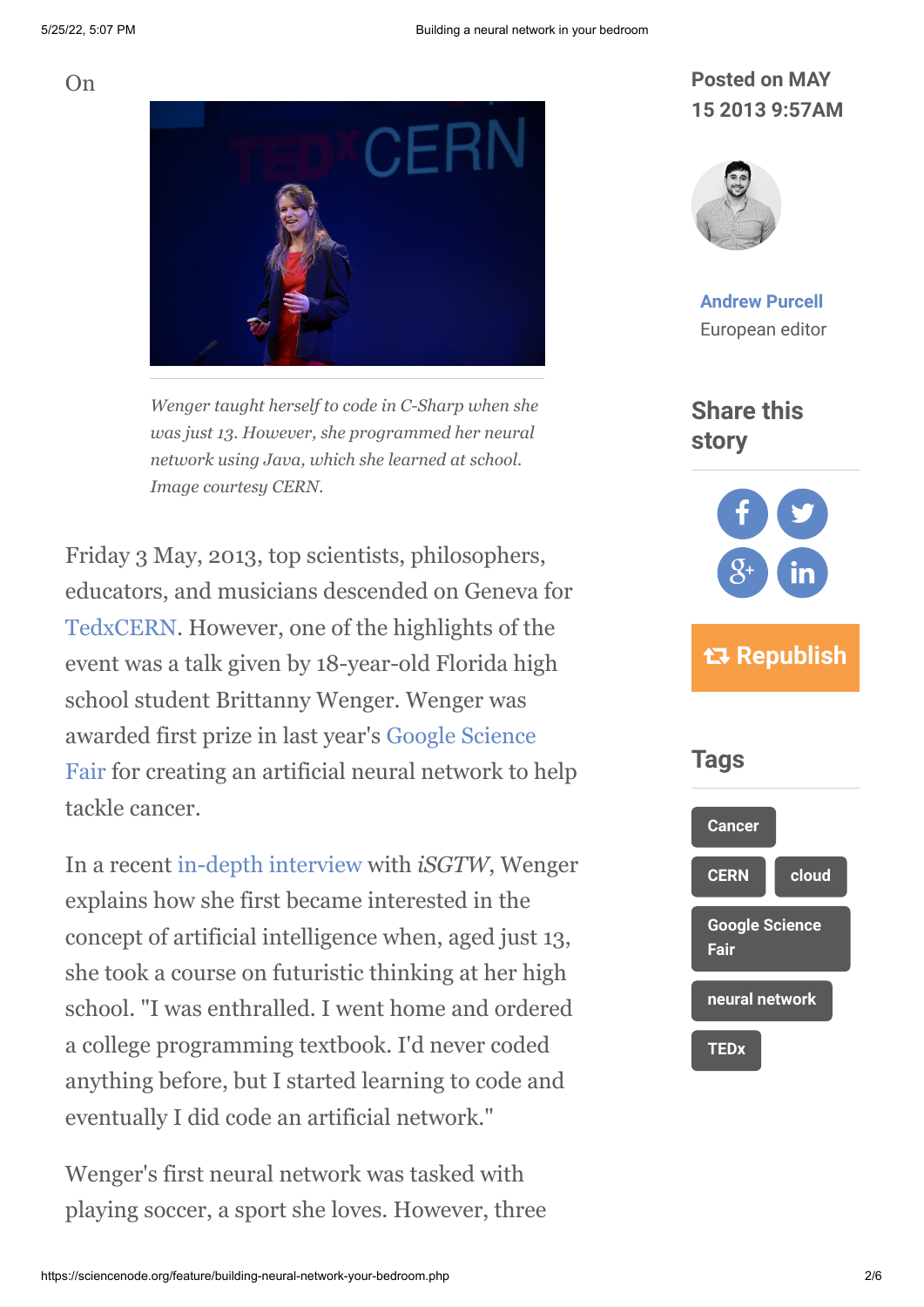years later, when her older cousin was diagnosed with breast cancer and this inspired Wenger to try to help make the process better by improving the diagnostics.

*"As the world becomes smaller, the cloud is something which can really connect it and make sure that hospitals around the world have access to the same technologies. Artificial neural networks learn based on their experiences and their mistakes, so I need to gain more experiences for my network. I had 681 samples at the time of the Google Science Fair and I'm now up to 691, so I am getting there. But, the thing about the cloud is that it doesn't just let me collect more data samples, it's also what's going to enable a million hospitals in the world to log onto my program at exactly the same time, not crash it, and use it to diagnose patients - if they want to do that, because of the cloud I've got the infrastructure to support that. Going forward, it's important that hospitals around the world can have access to the same technologies and the cloud is something that can facilitate that."*

### **Wenger on the importance of the cloud in enabling her project.**

She taught a computer how to diagnose breast cancer - to determine whether breast masses are malignant or benign. She created a cloud-based neural network to help doctors better detect breast cancer using a less invasive form of biopsy, known as [Fine Needle Aspiration \(FNA\)](http://en.wikipedia.org/wiki/Fine-needle_aspiration). Despite this being the cheapest, the least invasive, and the quickest method of diagnosis, many doctors are unwilling to use it due to a lack of reliability. Wenger recognized this lack of reliability as an opportunity to put her programming skills to use, so as to improve the accuracy of FNAs and thus provide women with the option of using this quick and non-invasive diagnostic method.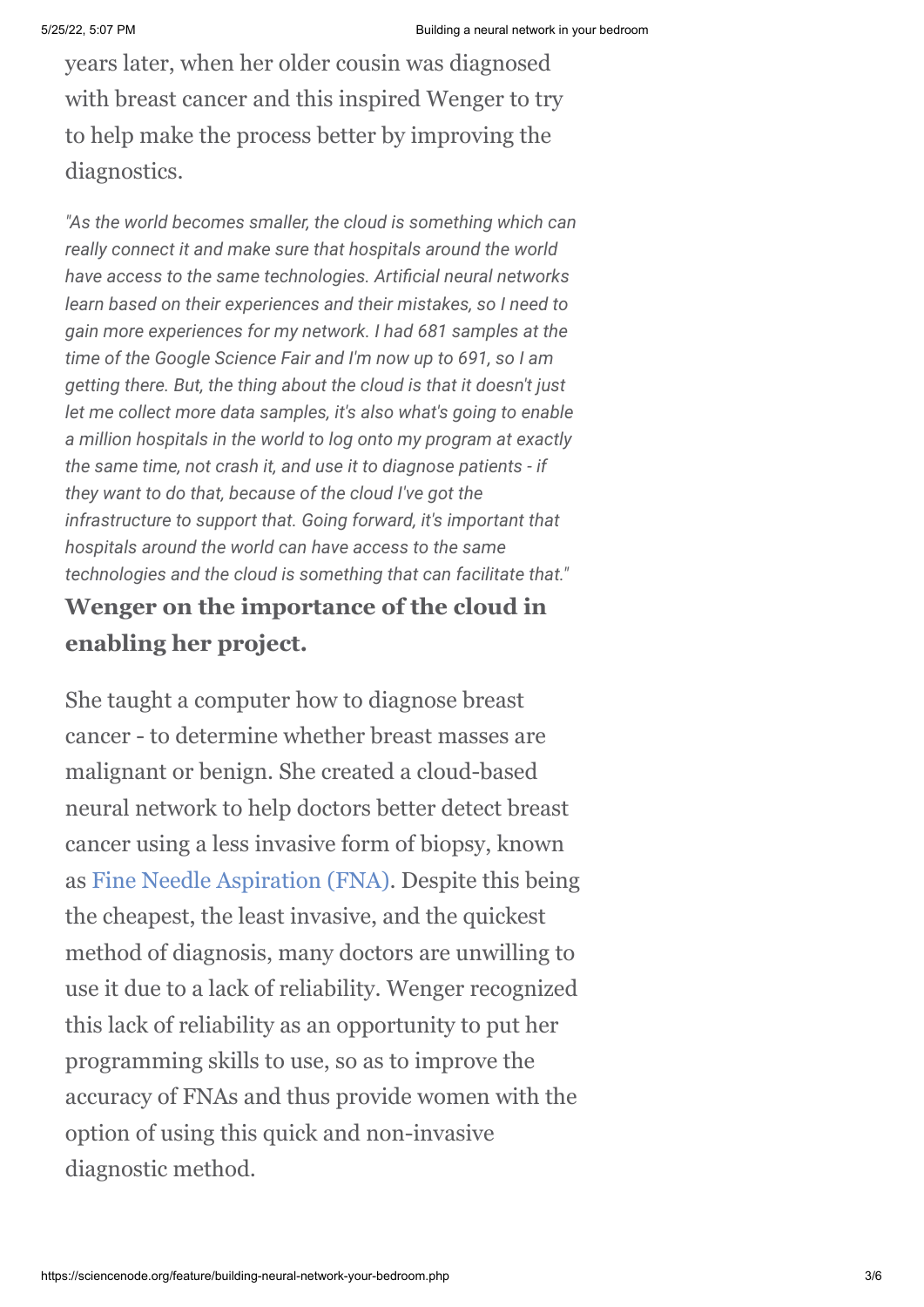In her own words, Wenger explains: "I created an artificial neural network, which is a type of program that's coded to think like the brain, so it can actually detect patterns that humans can't detect, in order to provide doctors with a tool to analyze FNAs, so as to revive them and put them back into hospitals. Currently, the neural network that I built is working really well. I've deployed it to the cloud, so it's accessible to hospitals worldwide. This means that I can get more data and I can get it into hospitals, helping real people. It's also 99.1% sensitive to malignancy, so this means that most cancer patients are being diagnosed correctly."

During her talk at TedxCERN, Wenger described how it had taken her several failed attempts before she was finally able to make her model work correctly. "The great thing about science is that you learn as much from your failures as you do from the experiments that work," she says.

At the end of her talk, Wenger interviewed via videolink global superstar Will.i.am, who spoke of the importance of science, technology, engineering and maths education. He praised the hard-work and determination of young people like Wenger hoping to enter the world of research and revealed to the audience that he himself was planning to learn some coding skills. Wenger concluded her talk by saying: "Together with hard work and passion, we can truly revolutionize the world around us - to me, that's what's exciting about science."

https://sciencenode.org/feature/building-neural-network-your-bedroom.php 4/6 *Read* iSGTW*'s full interview with Wenger here:*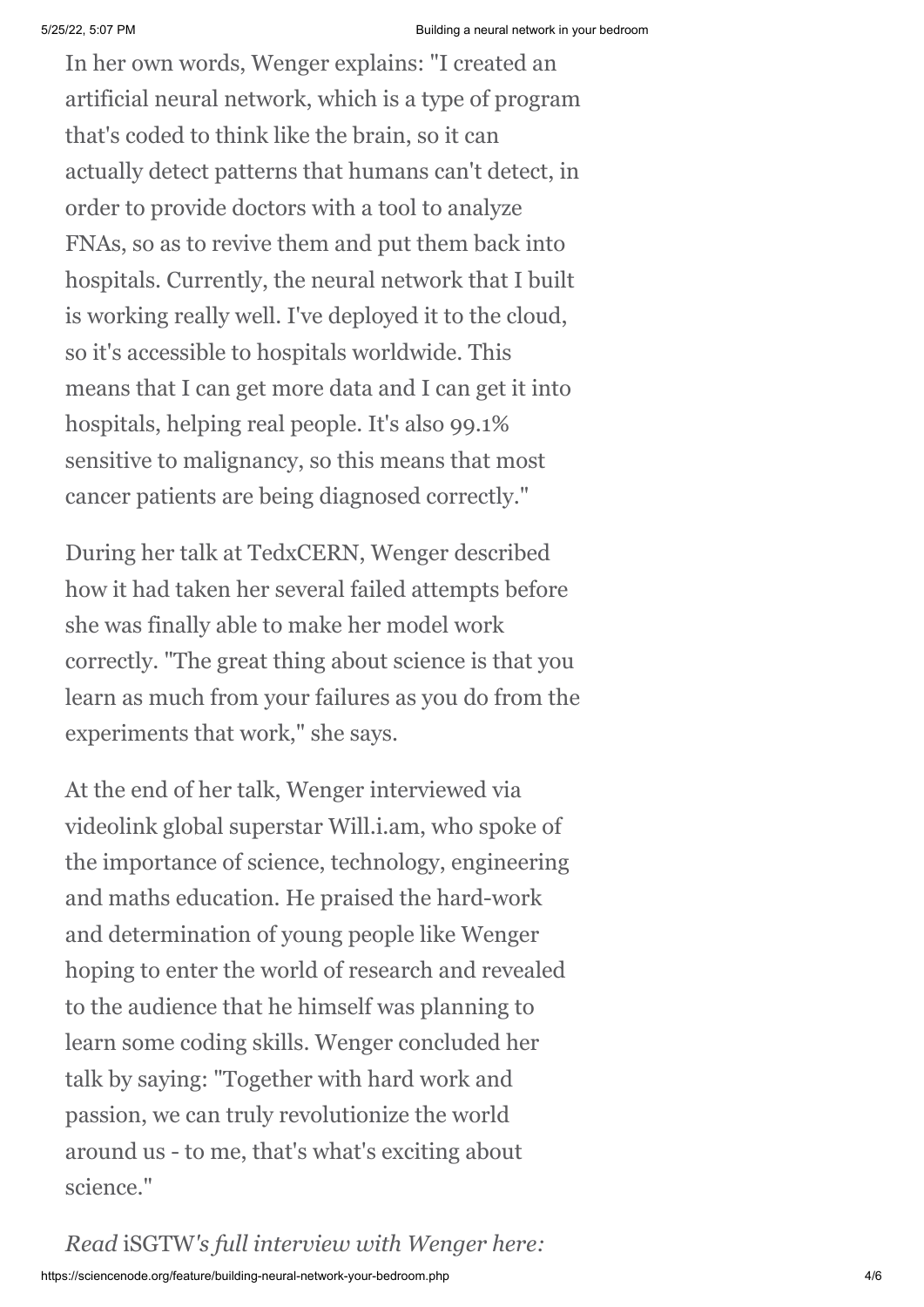

*While interviewing Will.i.am, Wenger was joined on stage by the Collège International de Ferney-Voltaire Choir and International School of Geneva Chorus, who together sang 'Reach for the Stars (Mars Edition)', a song composed by Will.i.am and beamed back to Earth from the Red Planet by NASA's Curiosity rover. Image courtesy CERN.*

*['Google Science Fair winner builds neural network](http://www.isgtw.org/feature/google-science-fair-winner-builds-neural-network-fight-cancer) to fight cancer.'*

*Read next week's issue for more exciting news from TedxCERN, when we'll be featuring Ian Foster's session on big data.*